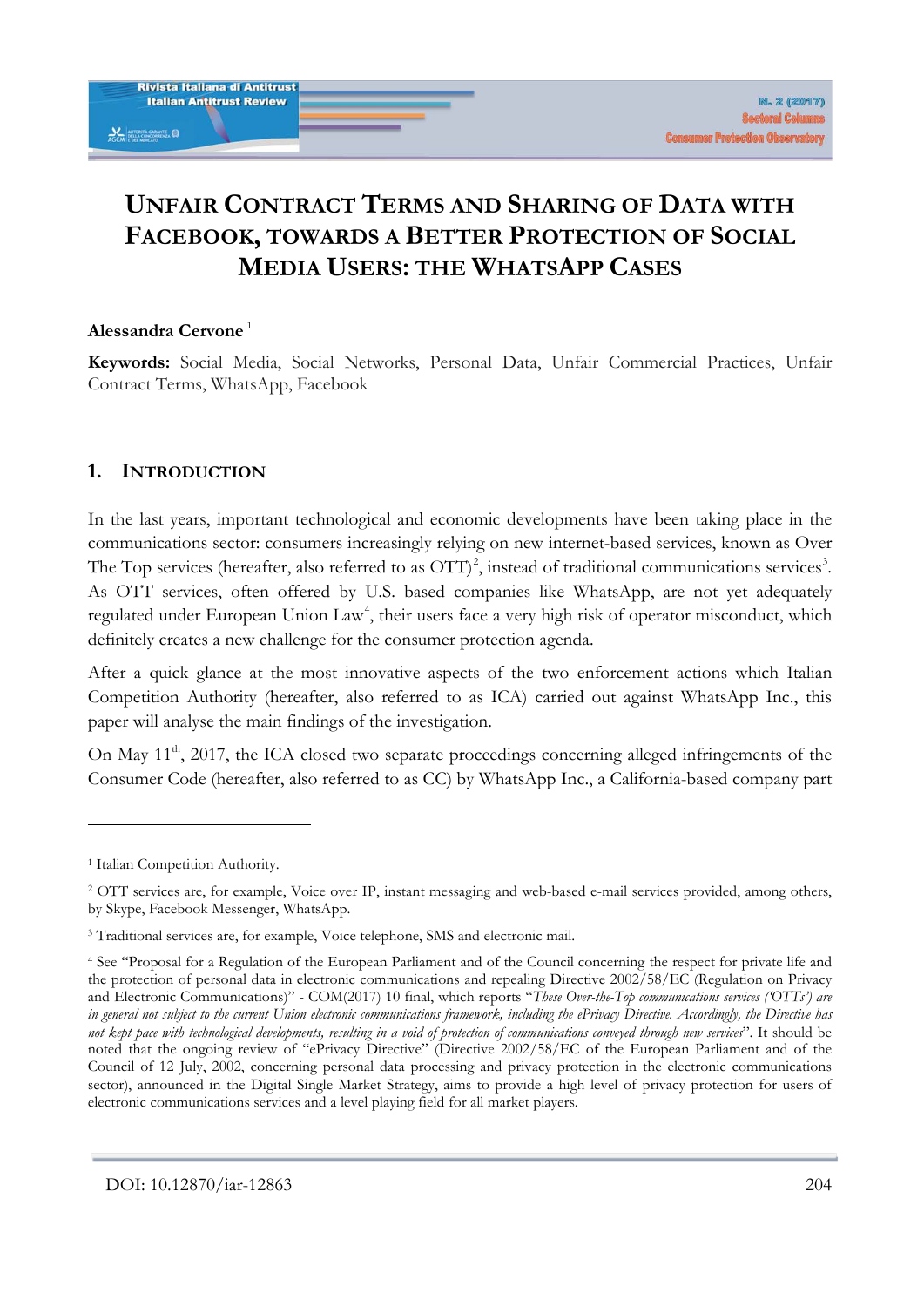

of the Facebook Group, provider of consumer communications services<sup>[5](#page-1-0)</sup> via the mobile app "WhatsApp Messenger". The first enforcement procedure (CV154 -WhatsApp - Unfair Terms), which started on October  $20<sup>th</sup>$ , 2016, addressed imbalances in the user – provider relationship due to the application of some contractual clauses included in Whatsapp Messenger's Terms of Service. At the end of the investigation, the ICA deemed these clauses unfair. The other probe (PS10601 - WhatsApp - Sharing personal data with Facebook), which started on October  $27<sup>th</sup>$ , 2016, concerned WhatsApp's aggressive conduct consisting in forcing "*de facto*" WhatsApp Messenger users to entirely accept new Terms, including the automatic transfer of consumers' personal data to Facebook. The commercial practice under examination was deemed unfair and a fine of 3 million Euros was imposed on the company.

# **2. MOST RELEVANT AND INNOVATIVE ASPECTS OF THE TWO PROCEEDINGS**

#### **2.1 Personal data economic value: the transactional nature of WhatsApp users' behaviour**

The ICA recognises the economic nature of WhatsApp users' behaviour in the decision to subscribe for free WhatsApp Messenger's Terms of Service. In fact, even if the company offers its services without asking users to pay any fees, a "business to consumer" relationship originates as said users, in order to be able to interact with other people, make available to the provider a huge amount of information related to their account, including personal data and those of their contacts. Since it could be used by the provider for commercial purposes (e.g. customer profiling and marketing), such information represents high economic value. Personal data, even if they are not certainly just a commodity but, first of all, an expression of people's personality, are definitively considered as a sort of consumers' "counter – performance" of the communication service, alternative to money: the service claimed for free is indeed not so.

This evaluation is consistent with the position of the European Commission which, *inter alia*, in the "Guidance on the implementation/application of directive 2005/29/EC on unfair commercial practices" (hereafter, also referred to as UCPD), notes that "*[p]ersonal data, consumer preferences and other user generated content, have a 'de facto' economic value and are being sold to third parties*"[6](#page-1-1) and qualifies Facebook

<u>.</u>

<span id="page-1-0"></span><sup>5</sup> "Consumer communications services" are defined by the European Commission as "*multimedia communications solutions that allow people to reach out to their friends, family members and other contacts in real time*" (see competition case No. COMP/M.7217 – FACEBOOK/WHATSAPP, §13). For differences between "consumer communications services" (for example, WhatsApp, Viber, Facebook Messenger, Skype) and "social networking services" (for example, Facebook, Google+, LinkedIn), see competition case No. COMP/M.7217 – FACEBOOK/WHATSAPP,  $\$ 50-62.

<span id="page-1-1"></span><sup>6</sup> See "Guidance on the implementation/application of directive 2005/29/EC on unfair commercial practices", (SWD(2016)163final, 25th May, 2016), paragraph 1.4.10, titled 'Interplay with the Data Protection Directive and the e-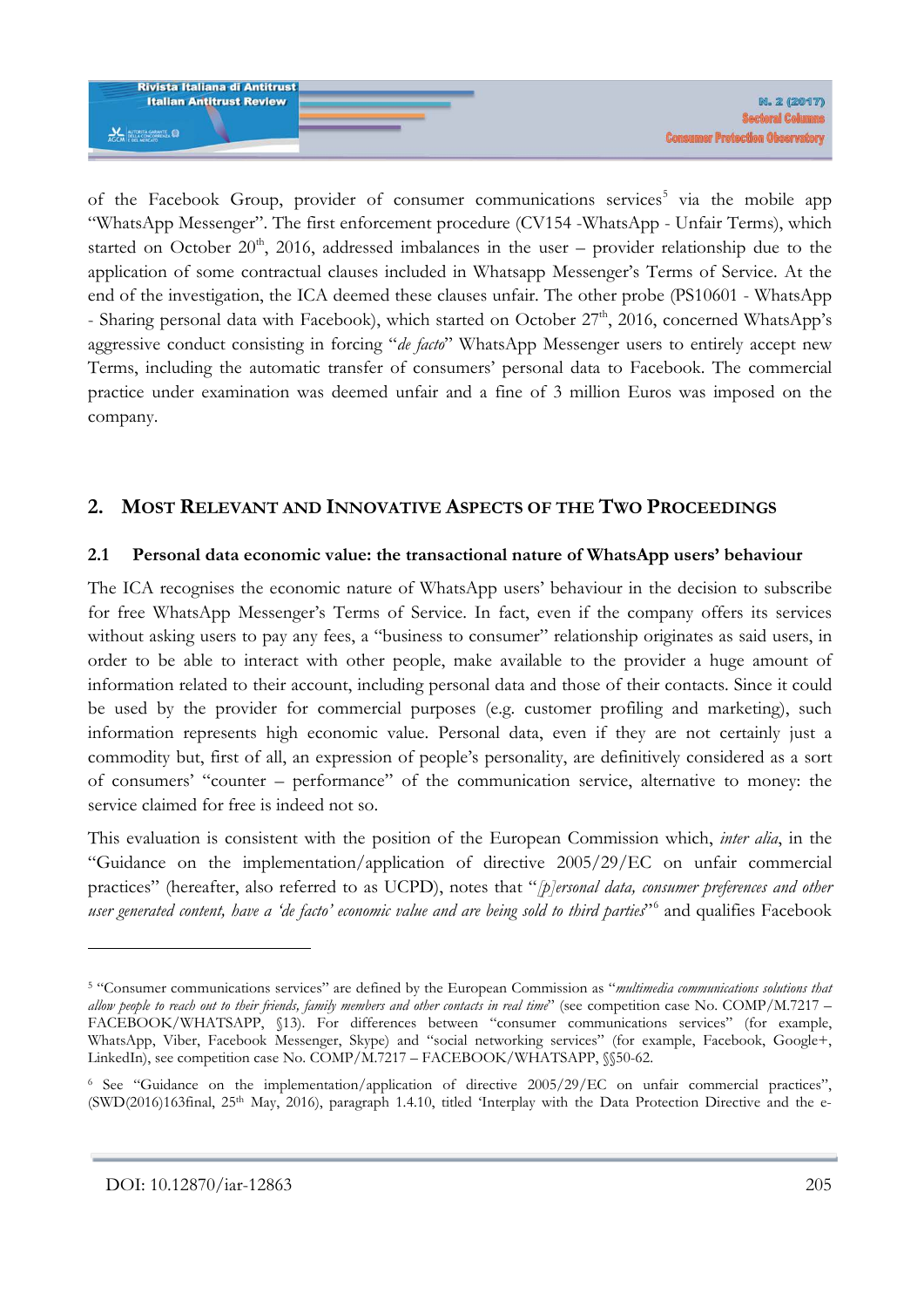

and WhatsApp as 'traders' under the UCPD<sup>[7](#page-2-0)</sup>. The European Commission also confirms that social media operators, if supplying services to users residing in the European Union (hereafter also EU), should apply Terms of Services compliant to EU law<sup>[8](#page-2-1)</sup>.

As to competition policy, the European Commission, in evaluating the acquisition of WhatsApp by Facebook, gave great emphasis to the economic value of personal data of consumer communications customers (i.e. Facebook Messenger's and WhatsApp Messenger's users).<sup>[9](#page-2-2)</sup> More specifically, the Commission considered the relevant economic value of data collected from WhatsApp users while assessing if the transaction could have the effect of strengthening Facebook's position in the online advertising market, thereby raising serious competition concerns.<sup>[10](#page-2-3)</sup> Moreover, the Commission

<span id="page-2-1"></span><sup>8</sup> See above mentioned "Common position of national authorities within the CPC Network concerning the protection of consumers on social networks", paragraph B), titled "Fairness or lack of clarity of some 'Standard Terms' of social media services".

<span id="page-2-2"></span><sup>9</sup> See competition case No. COMP/M.7217 – FACEBOOK/WHATSAPP. It concerns the proposed concentration by which Facebook Inc. would have acquired control of the whole of WhatsApp Inc. for a purchase price of USD 19 billion. See also "Refining the EU merger control system", Speech by Commissioner Vestager, Studienvereinigung Kartellrecht, Brussels, March 10<sup>th</sup>, 2016.

<span id="page-2-3"></span><sup>10</sup> See competition case No. COMP/M.7217 – FACEBOOK/WHATSAPP, §47: "*the vast majority of social networking services are provided free of monetary charges. They can however be monetized through other means, such as advertising or charges for premium services".* See also §§ 167-190. The following paragraphs are the most relevant: "*However, the Commission has examined whether the Transaction could nevertheless have the effect of strengthening Facebook's position in the online advertising market, thereby raising serious doubts as to its compatibility with the market. For this purpose, the Commission has analyzed two main possible theories of harm, according to which Facebook could strengthen its position in online advertising by: (i) introducing advertising on WhatsApp, and/or (ii) using WhatsApp as a potential source of user data for the purpose of improving the targeting of Facebook's advertising activities outside WhatsApp. Each of these two possible theories of harm is examined below"* (§167); *"According to this possible theory of harm, post-Transaction, the merged entity could introduce targeted advertising on WhatsApp by analyzing user data collected from WhatsApp's users (and/or from Facebook users who are also* 

Privacy Directive', p. 27. See also "Common position of national authorities within the CPC Network concerning the protection of consumers on social networks", adopted on March 17th, 2017, under Reg. (CE) 2006/2004 on Consumer Protection Cooperation (CPC) among Member States authorities, paragraph B), titled "Fairness or lack of clarity of some 'Standard Terms' of social media services", reporting that "*[s]ocial media operators supplying services to users residing in the European Union (and in other EEA countries) shall use terms of services in their contracts that are in conformity with Directive 93/13/EC on Unfair Contract Terms. This Directive applies to all contracts between consumers and businesses, regardless of whether they involve monetary consideration, including contracts where consumer generated content and profiling represent the counter-performance alternative to money*". See finally "Proposal for a directive of the European Parliament and the Council on certain aspects concerning contracts for the supply of digital content" (COM 634/2015), recital 13, p. 16, where the European Commission affirms that "*[i]n the digital economy, information about individuals is often and increasingly seen by market participants as having a value comparable to money. Digital content is often supplied not in exchange for a price but against counter-performance other than money i.e. by giving access to personal data or other data*".

<span id="page-2-0"></span><sup>7</sup> See above-mentioned "Guidance on the implementation/application of directive 2005/29/EC on unfair commercial practices", paragraph 5.2.9, titled 'Social media', pp. 142-143, about the application of UCPD to specific sectors, reporting that "*Social media such as Facebook, Twitter, YouTube, WhatsApp, Instagram and blogs enable users to create profiles and communicate with each other, including sharing information and content, such as text, images and sound files. […] social media platforms can qualify as 'traders' in their own right, under the UCPD. […] National enforcement authorities have identified a number of issues in relation to social media and EU consumer and marketing law, such as: […] possibly unfair standard contract terms used by social media platforms; social media services being presented to consumers as 'free' when they require personal data in exchange for access […]*".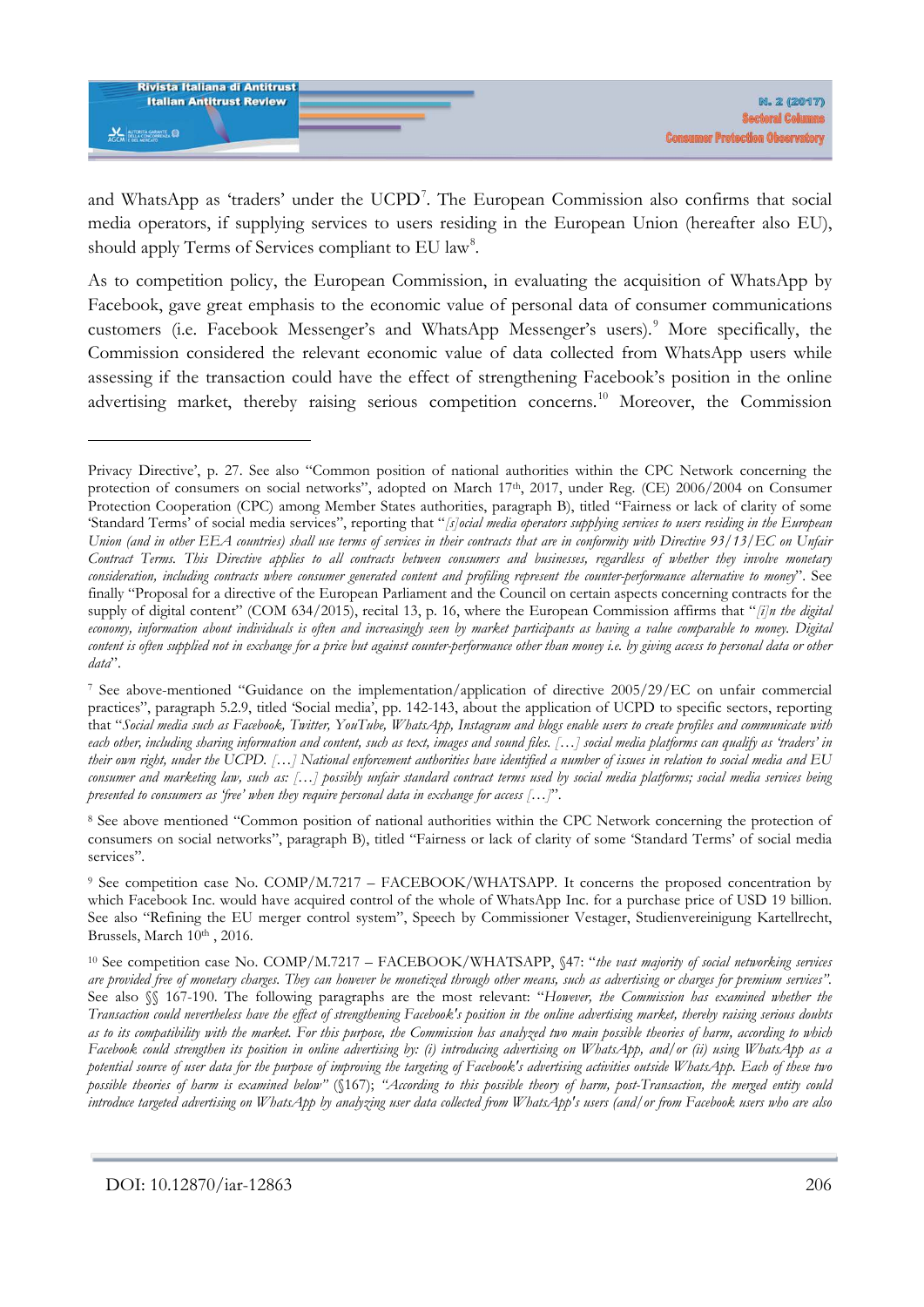

acknowledged that, in the market for consumer communications apps, the economic value of personal data is enhanced by the existence of "network effects". This implies that "*the value of a product/service to its users increases with the number of other users of the product/service"*[11](#page-3-0) or, in other words, that a product/service becomes more valuable when more people use it. The occurrence of this effect would depend on the possible integration between the two separate user networks of WhatsApp and Facebook through 'cross-platform communication' enabling users of both companies to communicate with each other<sup>12</sup>.

To this regard, the proceedings conducted by the ICA provided specific evidence since WhatsApp, during the hearings, admitted that sharing data with Facebook would improve the latter's advertising activity and "*should generate revenues directly to Facebook*". WhatsApp stated also that, in case the new business model based on its own users' data were implemented, the company would get revenues for messages relating to notifications and updates sent to its customers and, more in general, the direct use of its customers' data "*should generate revenues for WhatsApp*".

## **2.2 WhatsApp's and other social media's Terms of Service should comply with European consumer law: the common effort at national and European level**

Based on the above, users who accept WhatsApp Messenger's Terms of Service, according to European consumer law, enter into a "business to customer" relationship with WhatsApp. It follows that the contract, when applied to residents in the European Union, is subject to the requirements of the Directive on Unfair Terms in Consumer Contracts (UCTD)<sup>[13](#page-3-2)</sup>, as implemented into national laws. Hence, standard terms which create a significant imbalance in parties' rights and obligations, to the detriment of consumers, should be deemed unfair and therefore invalid.

It should be noted that, in a context where often users are not even aware of the fact that "*by installing, accessing, or using […] apps, services, features, software, or website*" they are subscribing to a contract with the service provider, the ICA's enforcement action on WhatsApp's Terms of Services has contributed to increase consumers' awareness on the fact that (unfair) rules which lay down the rights and obligations for both users and traders exist also with respect to social media services.

*WhatsApp users). This would have the effect of reinforcing Facebook's position in the online advertising market or sub-segments thereof"* (§168) (underlining added); *"The merged entity could start collecting data from WhatsApp users with a view to improving the accuracy of the targeted ads served on Facebook's social networking platform to WhatsApp users that are also Facebook users"* (§180).

<span id="page-3-0"></span><sup>11</sup> See competition case No. COMP/M.7217 – FACEBOOK/WHATSAPP, §127. See also §129 reporting "*[…] the size of the user base and the number of a user's friends/relatives on the same consumer communications app is of important or critical value to customers of consumer communications apps. These parameters increase the utility of the service for a user since they increase the number of people he or she can reach. […]*".

<span id="page-3-1"></span><sup>12</sup> See competition case No. COMP/M.7217 – FACEBOOK/WHATSAPP, §137.

<span id="page-3-2"></span><sup>13</sup> Council Directive (EC) 93/13 of 5 April 1993 on unfair terms in consumer contracts.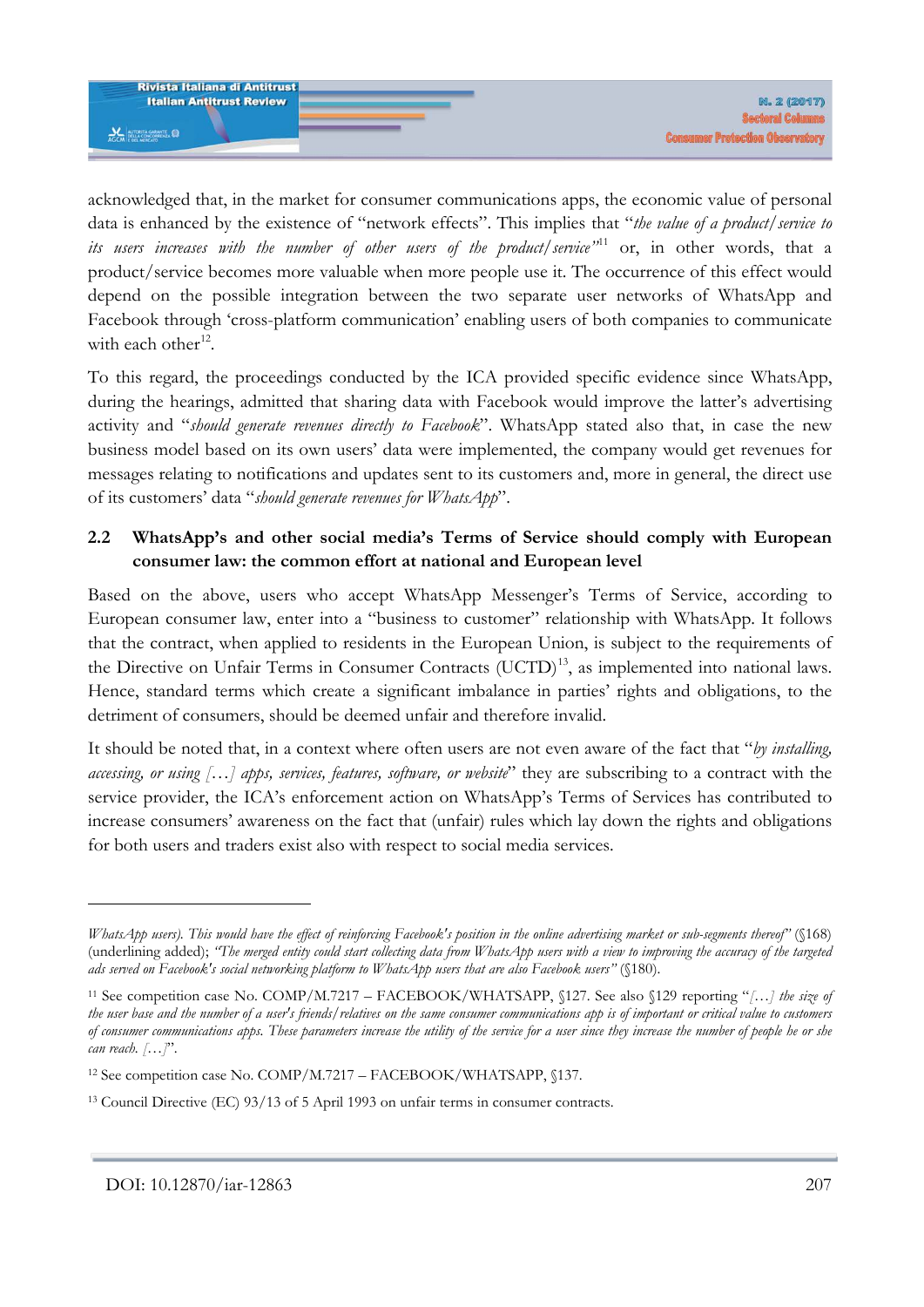

Moreover, the ICA's intervention on WhatsApp unfair contractual clauses anticipated the outcomes of a wider ongoing common action at European level on social media, included Facebook, owner of WhatsApp. In particular, the EU Consumer Protection Cooperation (CPC) Network<sup>[14](#page-4-0)</sup>, through an action led by France<sup>[15](#page-4-1)</sup> with the facilitation of the Commission, carried out a coordinated assessment of "Service Terms" between 2016 and 2017, by leading social media providers (Facebook, Twitter and Google+) to consumers residing in the EU, specifically identifying a number of terms as unclear or likely to create significant imbalance between social media operators and consumers. These terms are partly coincident to those deemed unfair by the ICA as a result of the proceedings against WhatsApp<sup>[16](#page-4-2)</sup>.

The common position of the CPC network was sent to companies which should now finalise detailed measures on how to comply with the EU regulatory framework.

# **3. THE PROCEEDINGS PS10601 AND CV154**

## **3.1 CV154 - WhatsApp Unfair Terms**

As already stated, the terms of use of WhatsApp are subject to the requirements of the Directive on Unfair Terms in Consumer Contracts and, for Italian users, to the requirements of the Consumer Code, the Italian Decree which implements the Directive<sup>17</sup>.

The Consumer Code, which prohibits the use of certain contractual terms within the "business to consumer" relationship, contains a list of terms which are presumed "unfair", unless proved otherwise[18](#page-4-4) as well as a "catch-all" provision, which states that "*[i]n contracts entered into between consumers and professionals, terms shall be considered unfair where, contrary to good faith, they cause a significant imbalance in the rights and obligations arising under the contract, to the detriment of the consumer*".[19](#page-4-5) The Consumer Code,

<u>.</u>

<span id="page-4-0"></span><sup>&</sup>lt;sup>14</sup> The Consumer Protection Cooperation (CPC) Network is a pan-European enforcement network composed of national authorities and acting under the Consumer Protection Cooperation (CPC) Regulation (2006/2004/EC).

<span id="page-4-1"></span><sup>&</sup>lt;sup>15</sup> French Directorate General for Competition Policy, Consumer Affairs and Fraud Control (DGCCRF).

<span id="page-4-2"></span><sup>16</sup> CPC authorities have specifically identified the following terms as possibly unfair: Jurisdiction and applicable law; Waiver of mandatory consumer rights; Failure to identify commercial communications; Consumer's obligation to indemnify the provider and waiver by the provider of all its liabilities; Removal of user generated content; Power to unilaterally change and terminate the contract, for any reason and without reasonable notice; Power to unilaterally determine the scope and application of the terms and conditions.

<span id="page-4-3"></span><sup>17</sup> See arts. 33-38, CC.

<span id="page-4-4"></span><sup>18</sup> Art. 33, paragraph 2, CC.

<span id="page-4-5"></span><sup>19</sup> Art. 33, paragraph 1, CC.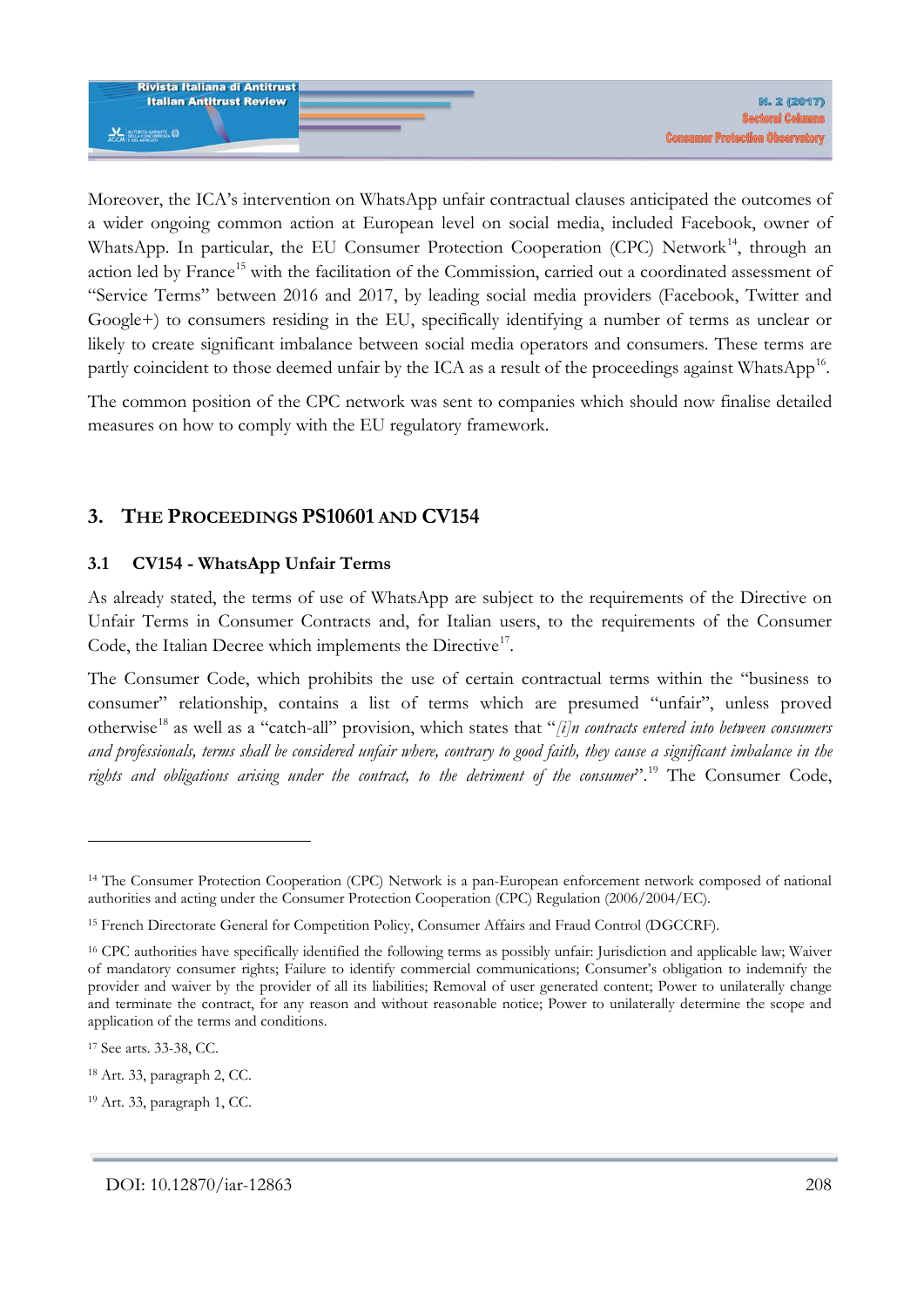

furthermore, requires that Terms are drafted in plain and intelligible language so that consumers are informed in a clear and understandable manner about their rights [20](#page-5-0).

As a result of the investigation concerning the alleged unfair nature of some contractual clauses included in WhatsApp Messenger's Terms of Service, the ICA assessed as illicit, for the reasons hereafter explained, the contract terms concerning:

#### i) *Disclaimers and limitation of liability*

The CC provides that a term may be regarded as unfair when inappropriately excluding or limiting the legal rights of consumers in the event of non-performance or inadequate performance<sup>[21](#page-5-1)</sup>. On this basis, the ICA deemed unfair the very broad and general exclusions and limitations of responsibility in favour of WhatsApp, including for intentional or gross operator misconduct. Service providers cannot limit or totally exclude their responsibilities in connection to the performance of any of their contractual obligations, included e.g. ensuring system security and data encryption, while they impose a general and absolute liability on consumers in connection to the latter's actions. Users should be able to exercise their rights to reparation related to the 'non' or 'partial' performance of the operator's contractual and other legal obligations, particularly in case of damages due to negligence. This implies that standard terms should be drafted in such a way as to provide different degrees of trader responsibility, according to the different types of events that may occur to the detriment of consumers and distinguishing between cases where an action or omission by a trader has contributed to the conduct or the damage/loss on which a claim is based and those where only third parties are responsible. In addition, the ICA considered insufficient WhatsApp's liability's cap of \$100, insofar as it creates a significant imbalance between the liability exposure of the service provider and that of its users, which is, in principle, unlimited according to the same Terms.

## ii) *Availability of services*

The CC provides that a term may be regarded as unfair when "*making an agreement binding on the consumer whereas provision of services by the professional is subject to a condition whose realization depends on his own will alone*"<sup>[22](#page-5-2)</sup>. On this basis, the ICA declared as unfair the option to unilaterally interrupt service for any reasons and without warning. If the occurrence of interruptions without any warning in case of events beyond the company's control and therefore not predictable is certainly admitted, the grounds for social media operators interrupting service should be always clearly explained in the contract as well as the way by which consumers will be informed with reasonable notice. WhatsApp's provision is very

<u>.</u>

<span id="page-5-0"></span><sup>20</sup> Art. 35, paragraph 1, CC.

<span id="page-5-1"></span><sup>21</sup> Art. 33, paragraph 2, letter b), CC.

<span id="page-5-2"></span><sup>22</sup> Art. 33, paragraph 2, letter d), CC.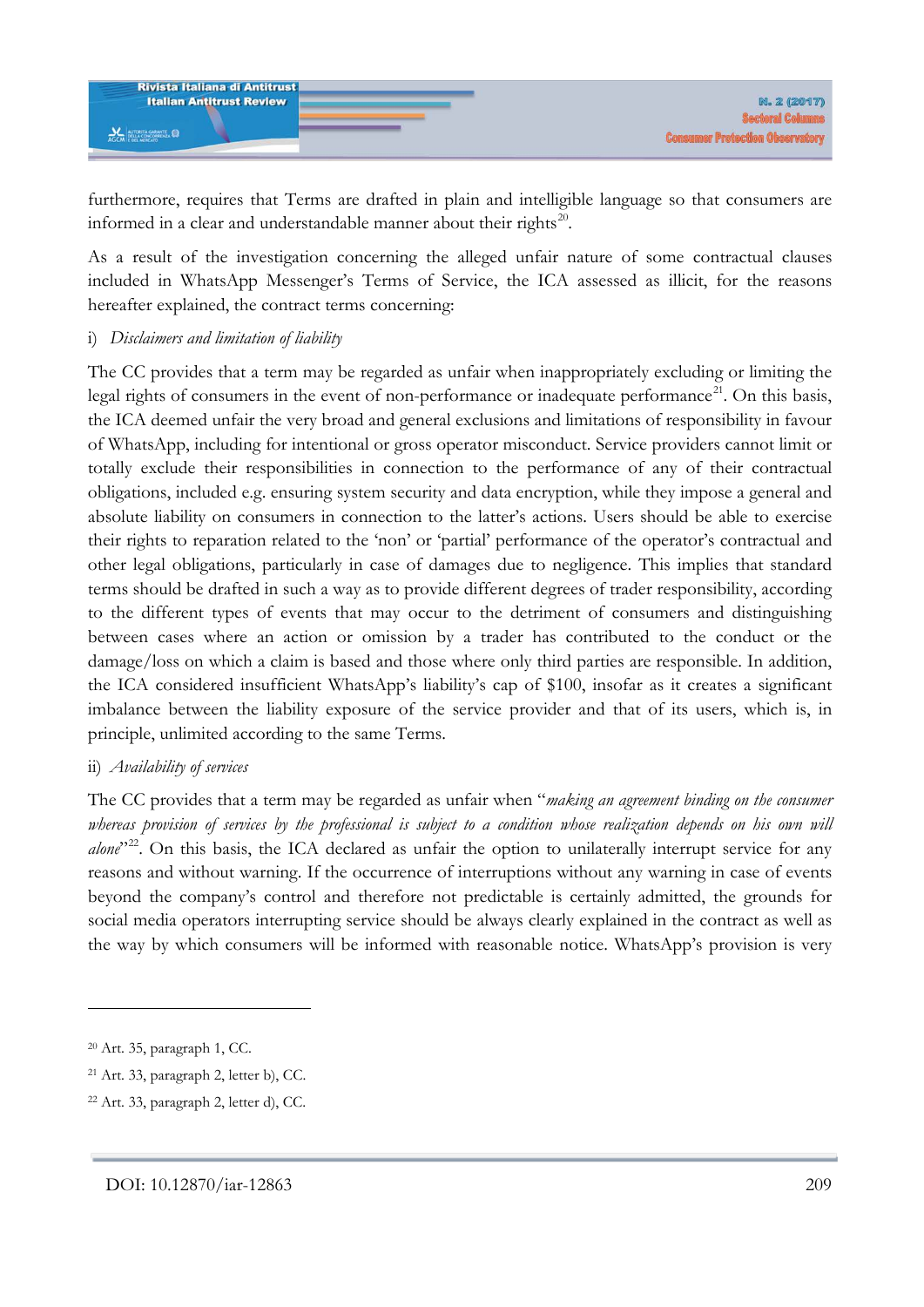

broad and very general, making it difficult for users to know when and why they risk having their service interrupted.

### iii) *Unilateral termination of contract*

The CC provides that a term may be regarded as unfair when: a)*"enabling the professional to terminate an open-term contract without reasonable notice, except where there are fair grounds for doing so"[23](#page-6-0); b)* "*authorizing only the professional to dissolve the contract where the same option is not granted to the consumer".*[24](#page-6-1) On this basis, the ICA considered to be in breach of the Consumer Code a very broad and general right granted to WhatsApp to unilaterally terminate a contract at any moment and for any reason. WhatsApp's provision on contract termination is, in fact, very discretionary, making it difficult for users to know when and why they risk no longer being allowed to access and use the service. Consequently, users are not even put into a condition to react promptly and defend themselves or seek redress.

Furthermore, the ICA found that WhatsApp's Terms create a significant imbalance in the parties because the right to terminate the contract is not granted to consumers as well.

To that end, the ICA considered insufficient the in-app 'delete my account' feature because the Terms don't indicate clearly that it is the only valid way to end the contract. A clear distinction should be made between the option to "delete the account" and the simpler and less effective option "to uninstall the application". On this point, WhatsApp itself, during the proceedings, acknowledged that users adopt two different actions to cancel: a wrong one (removal of the app) and a correct one (deletion of the account). Only the latter would produce legal termination effects. It follows that users are confused and not allowed to make the correct choice as to the decision to terminate their relationship with WhatsApp.

Finally, even if users correctly delete their account, some provisions will still apply other than those which are typically intended, by their nature, to be still effective after termination (e.g warranties, claims). In particular, the survival of clauses like the following "*All of our rights and obligations under our Terms are freely assignable by us to any of our affiliates or in connection with a merger, acquisition, restructuring, or sale of assets, or by operation of law or otherwise, and we may transfer your information to any of our affiliates, successor entities, or new owner*", makes,, the right of consumers to end the contract not effective in any case.

iv) *Unilateral changes of the Terms*

The CC provides that a term may be regarded as unfair when "*enabling the professional to alter the terms of the contract unilaterally, or the features of the product or service to be supplied, without a valid reason which is specified in* 

<span id="page-6-0"></span><sup>23</sup> Art. 33, paragraph 2, letter h), CC.

<span id="page-6-1"></span><sup>24</sup> Art. 33, paragraph 2, letter g), CC.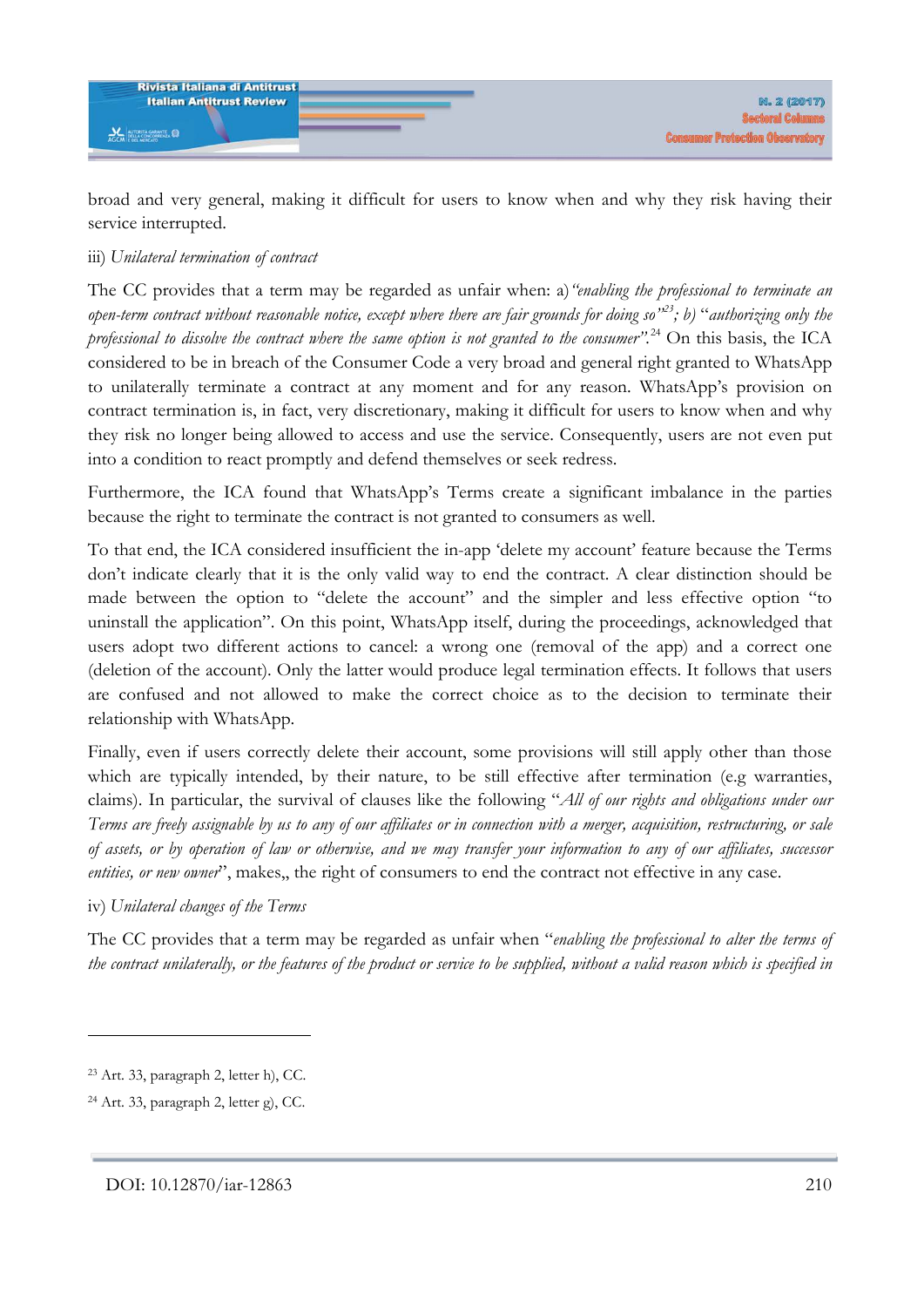

*the contract*"<sup>[25](#page-7-0)</sup>. On this basis, the ICA considered unfair the general right granted to WhatsApp to introduce changes, including of economic nature, to the Terms of Service without indicating in the contract the reasons according to which the company introduces those changes and without establishing adequate mechanisms for promptly informing consumers about them. With respect to unilateral changes, WhatsApp defended itself assuming that the consumers' right to cancel the contract would be a sufficient consumer protection remedy. On this specific point, the ICA argued that, as already represented in the previous paragraph, such a remedy is not actually granted to consumers by the WhatsApp contract. Moreover, the ICA objected that, according to the European Court of Justice<sup>[26](#page-7-1)</sup>, the notice of change of terms provided by the trader and the related right to cancel the contract are not alternative but complementary to the contract specification of the valid reasons which justify the change itself.

#### v) *Dispute resolution and jurisdiction clause*

The CC provides that a term may be regarded as unfair when "*in case of dispute, establishing as forum a jurisdiction other than the place where the consumer is resident or has his domicile of choice*".[27](#page-7-2) On this basis, the ICA assessed as illicit the choice of the law of the State of California as the only one competent in case of disputes, as well as the choice to submit litigations only to the jurisdiction of the U.S. District Court for the Northern District of California or of the State Court located in San Mateo County, California. Social media operators cannot deprive consumers in the EU of the right to bring proceedings in the Member State of consumers' habitual residence and consumers may not be deprived of the protections of EU consumer law. This would *de facto* exclude or hinder the consumers' right to take legal action or exercise any other legal remedy.<sup>[28](#page-7-3)</sup>

<span id="page-7-0"></span><sup>25</sup> Art. 33, paragraph 2, letter m), CC.

<span id="page-7-1"></span><sup>26</sup> European Court of Justice, Judgment 21 March 2013 (case C-92/11).

<span id="page-7-2"></span> $27$  Art. 33, paragraph 2, letter u), CC. As concerning, in particular, cross border jurisdiction, it should be noted that disputes are subject to the Regulation (EU) no. 1215/2012 of the European Parliament and of the Council of 12 December 2012 on jurisdiction and the recognition and enforcement of judgments in civil and commercial matters ("Brussels I Regulation"), which lays down the rules for jurisdiction and enforcement in civil and commercial matters. To this regard, article 18 (1) offers consumers the choice of either bringing proceedings to the courts in the Member State where they are domiciled or in the Member State where the other party is domiciled.

<span id="page-7-3"></span><sup>&</sup>lt;sup>28</sup> As concerning the applicable law to WhatsApp's Terms, it should be noted that, under Regulation (EC) No 593/2008 of the European Parliament and of the Council of 17 June 2008 on the law applicable to contractual obligations ("Rome I Regulation"), art. 6 (1) provides that consumer contracts shall in principle be governed by the law of the country where the consumer has his habitual residence: "*a contract concluded by a natural person for a purpose which can be regarded as being outside his trade or profession (the consumer) with another person acting in the exercise of his trade or profession (the professional) shall be governed by the law of the country where the consumer has his habitual residence, provided that the professional: (a) pursues his commercial or professional activities in the country where the consumer has his habitual residence, or (b) by any means, directs such activities to that country or to several countries including that country, and the contract falls within the scope of such activities*". The ICA excluded, in this case, the applicability of the exception under art. 6(2) as proposed by the operator. The exception, in particular, provides that, "*the parties may*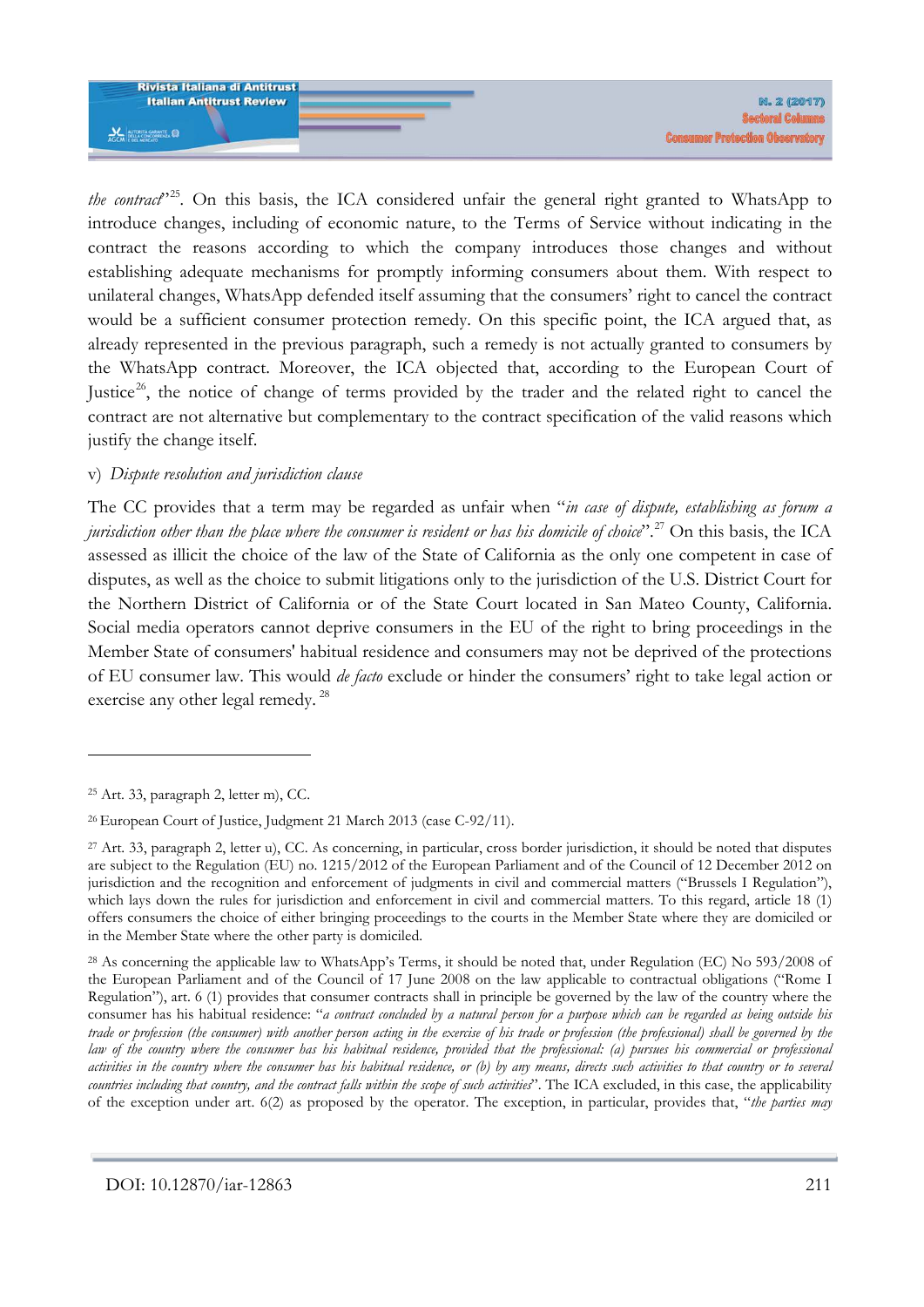

## vi) *Termination of orders*

The CC provides that, "*in the case of contracts where some or all terms are presented to the consumer in writing, these terms must always be drafted in plain, intelligible language*"[29.](#page-8-0) On this basis, the ICA found that a general right granted to WhatsApp to refuse or cancel "orders" and the broad exclusion to provide refunds for their services, without clarifying the circumstances under which those actions would be carried out, creates a significant imbalance in the parties' rights and obligations, to the detriment of consumers.

## vii) *Predominance of the English version of the Terms over the translated versions*

The CC provides that "*where there is doubt as to the meaning of a term, the interpretation that is most favourable to the consumer shall prevail*"<sup>30</sup>. On this basis, the ICA deemed unfair the term providing that whenever any translated version of the contract conflicts with the English version, the English version shall prevail. More specifically, in case of conflict, it is unfair to establish the general predominance of the English version of the contract over the Italian one (which is the only one accepted by Italian users) whereas the interpretation most favourable to the consumer should prevail independently of the language in which the contractual clause is written.

## **3.2 PS10601 - WhatsApp Sharing personal data with Facebook: alleged aggressive conduct**

In the second investigation, the ICA ascertained that WhatsApp Inc. forced "*de facto*" WhatsApp Messenger's users to accept in full the new Terms of Service, and specifically the provision to share their personal data with Facebook, by inducing them to believe that without granting such consent they would no longer have been able to use the service. Those consumers who had already used WhatsApp Messenger on the date the Terms of Service were modified (25 August 2016) had, instead, the option to accept only part of the changes, since they could decide not to give their consent to share with Facebook the information of their WhatsApp accounts and still be able to use the app.

The practice has been implemented through: a) an in-app procedure for obtaining the acceptance of the new Terms of Service characterized by an excessive emphasis placed on the need to subscribe the new conditions within the following 30 days or lose the opportunity to use the service; b) inadequate information on the option of denying consent to share with Facebook the personal data of the WhatsApp account; c) the pre-selection of the option to share the data (users should deselect the box

*choose the law applicable to a contract*". However, WhatsApp's Terms of Service are a pre-formulated standard contract which consumers accept "*by installing, accessing, or using […] apps, services, features, software or website*". It follows that WhatsApp's terms cannot be individually negotiated. This excludes that the provision establishing that "*[t]he laws of the State of California govern our Terms, as well as any Disputes*" could be the result of the parties' choice.

<span id="page-8-0"></span><sup>29</sup> Art. 35, paragraph 1, CC.

<span id="page-8-1"></span><sup>30</sup> Art. 35, paragraph 2, CC.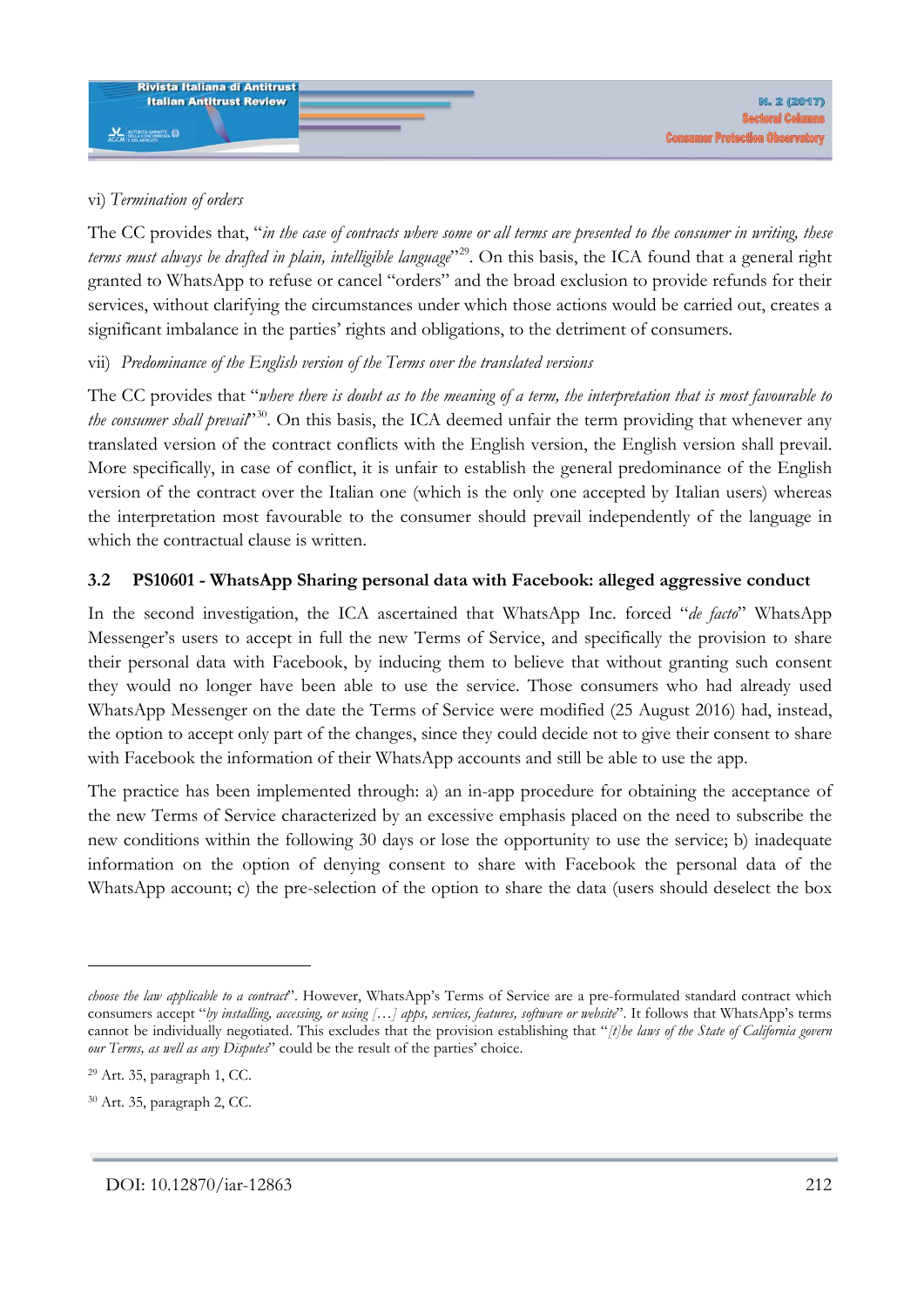

to deny consent); d) finally, the difficulty of effectively activating the opt-out option once the Terms of Service were accepted in full.

The ICA also noted that, in the present case, undue influence had been enhanced by the nature of the service itself and the importance of the operator. In fact, consumers would have hardly given up WhatsApp Messenger which they use, for ordinary inter-personal communication, on daily basis, often as a replacement of traditional communications services (voice telephone, SMS). Moreover, customers of consumers communications apps are, generally, "multi-home", which means that they use several consumer communications apps at the same time and are not likely to stop using any of them because of the burdensome costs involved in switching from one app to another<sup>31</sup>. Consumer switching costs would be represented by the loss of all data and interaction history when changing consumer communications app, which would also happen in case a WhatsApp account is deleted. Finally, changing providers would imply that users should build up a new profile and recreate their contacts network $32$ .

It follows that WhatsApp Messenger's users have been unduly conditioned to give a consent to new Terms, including data sharing with Facebook that is more extensive than the consent necessary to keep on using the app.

# **4. CONCLUSIONS**

-

Based on the above, as a result of the investigation, the ICA found that WhatsApp Messenger's Terms of Service, having examined subparagraph 3.1), create a significant imbalance in the parties' rights and obligations, to the detriment of consumers. Consequently, those terms have been deemed unfair as opposed to articles 33, paragraphs 1 and 2, letters b), d), g), h), m), u) and 35, paragraph 1 and 2, of Consumer Code. Since the company was not complying with the obligation of publishing an extract of the ICA's decision on its website, the ICA also imposed a fine of 50.000 Euros, the maximum amount under Consumer Code for this kind of infringement.

The ICA likewise found that the commercial practice put in place by WhatsApp Inc., having examined subparagraph 3.2), significantly impaired the consumers' freedom of choice with regard to the service and thereby caused them to make a transactional decision that they would not have made otherwise.

<span id="page-9-0"></span><sup>31</sup> The European market for consumer communications apps features a significant degree of "multi-homing", that is, "*users have installed, and use, on the same handset several consumer communications apps at the same time*". In particular "*when they try new consumer communications apps, users do not generally stop using the consumer communications apps they were previously using*" (see competition case No. COMP/M.7217 – FACEBOOK/WHATSAPP, §§105, 110).

<span id="page-9-1"></span><sup>32</sup> See competition case No. COMP/M.7217 – FACEBOOK/WHATSAPP, §§114, 127-129.